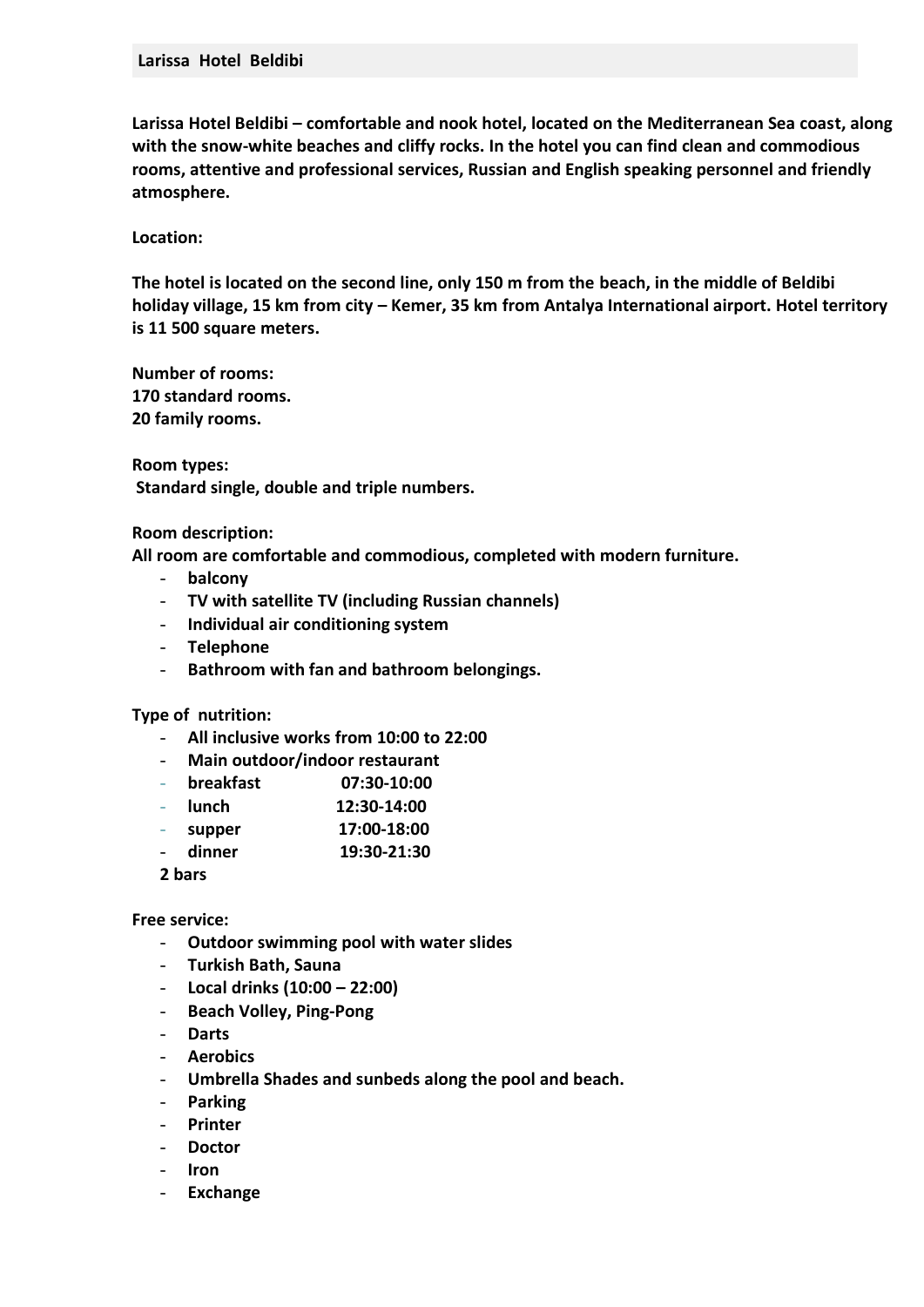- **Various daily animation programs in Russian, English, German and Turkish languages.**
- **Internet access Wi-Fi (Lobby, Restaurant, Bar, swimming pool area)**
- **Gym**

## **Chargeable services:**

- **Fax**
- **Telephone**
- **Safe box in Reception**
- **Laundry**
- **Massage, Pılling**
- **Water sport**
- **Doctor service**
- **Diving coarse**
- **Fresh juices, cocktails, ice-cream, Turkish coffee**
- **All kind of food and beverage after 22:00**

## **Entertainment and Sports**

- **Sauna**
- **Turkish Bath**
- **Outdoor swimming Pool**
- **Water slides**
- **Gym**
- **Massage**
- **Water sport**
- **Beach volley**
- **Darts**
- **Ping-pong**

## **For kids:**

- **playground**
- **mini swimming pool for kids**
- **kids club**

## **Restaurants, Bars**

**- Spacious restaurant, relaxing atmosphere, European and Turkish food cuisines.** 

**Beach:** 

**Private grainy beach in 150 m.** 

**Адрес: Beldibi Kemer Antalya**

**Телефон: (0242) 824 82 07**

**Факс: (0242) 824 97 92**